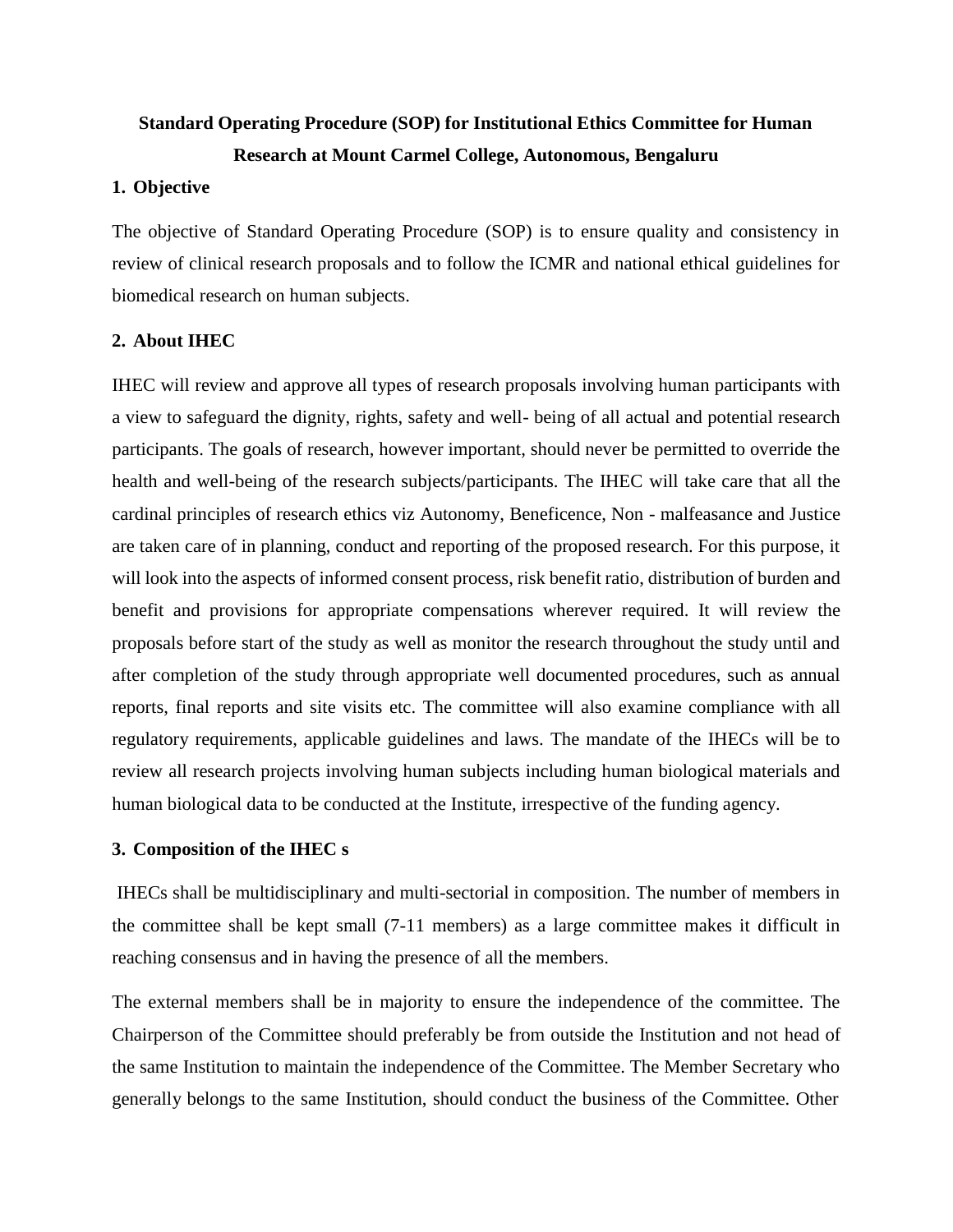members should be a mix of medical / non-medical, scientific and non-scientific persons including at least one representative of common man to reflect the differed viewpoints.

The composition is as follows:-

- 1. Chairperson
- 2. Basic medical scientists
- 3. Clinicians
- 4. Legal expert
- 5. Social scientist/representative of non-governmental voluntary agency
- 6. One philosopher / ethicist / theologian
- 7. One lay person from the community
- 8. Member-Secretary

### **4. Ethics Sub-Committee**

All expedited approvals will be given in a meeting of the Sub-Committee of three members (nominated by the Chairman). All the three members, including the Member Secretary should be present for the meeting.

### **5. Membership Duration and Responsibilities**

1. The duration of the membership will be 3 years

2. There will be no bar on the members serving for more than one term but it is desirable to have around one third fresh members.

3. A member can be replaced in the event of long-term non-availability (three consecutive meetings). Authority to replace the member shall be with the Director.

4. Members should maintain confidentiality of all discussions during the meeting and sign a confidentiality form at the start of their term. Each member of the committee will submit a declaration to maintain the confidentiality of the documents submitted to them during their membership period.

5. Conflict of interest if any shall be declared by members of the IHEC at the beginning of every meeting.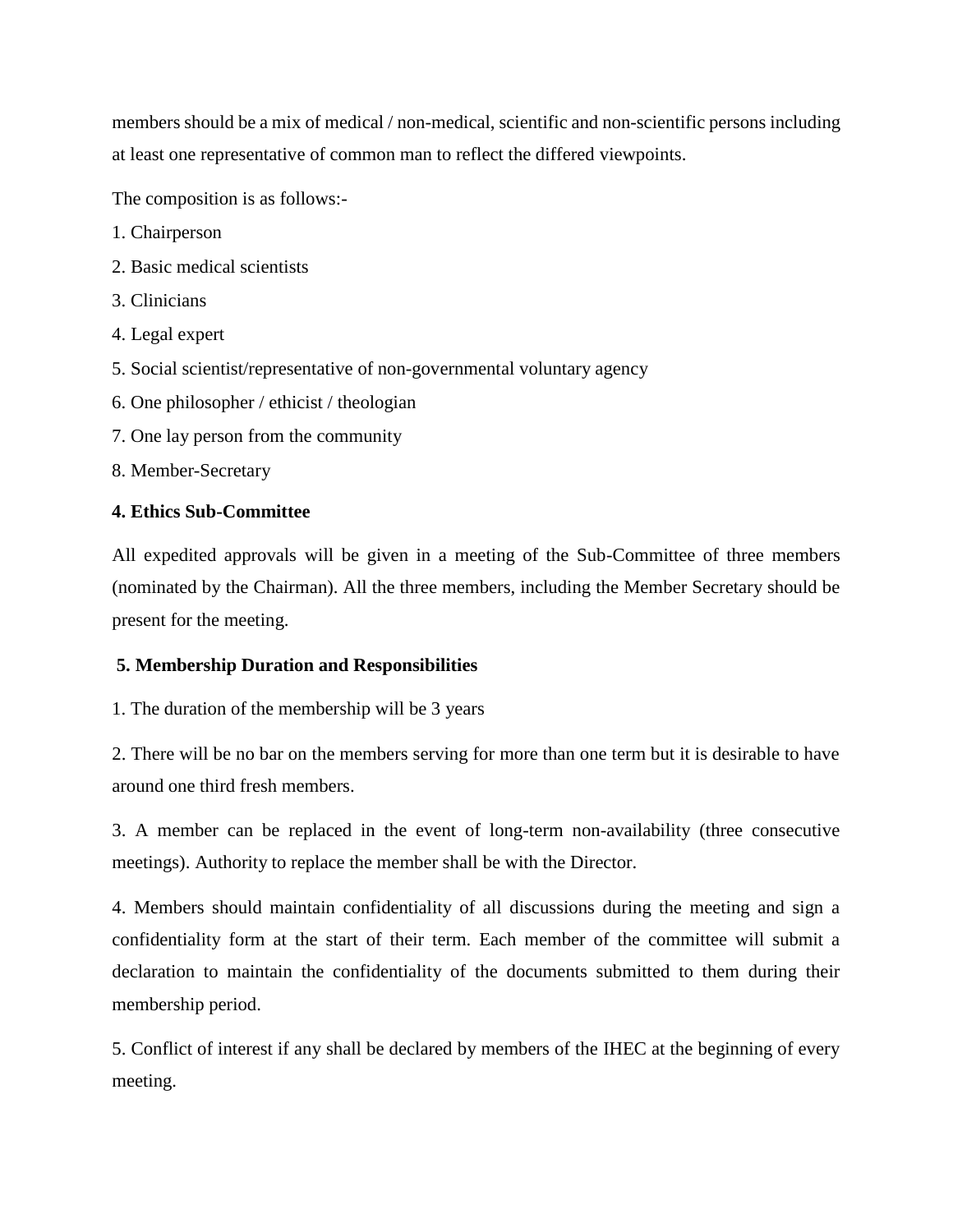### **6. Institutional Human Ethics Committee (IHEC) Meetings**

The Chairperson will conduct all meetings of the IHEC. The Member Secretary is responsible for organizing the meetings, maintaining the records and communicating with all concerned. He/she will prepare the minutes of the meetings and get it approved by the Chairman before communicating to the researchers with the approval of the appropriate authority.

# **7. Submission of application**

- 1. All investigators are also responsible for implementing this SOP. The Principal Investigator has to submit an application (2 copies & soft copy) in a prescribed format (form A & B or A & C) along with study protocol and other related documents necessary for review of the IHEC.
- 2. All research proposals must be submitted in English language only.
- 3. Application can be submitted to the office of the Member Secretary, IHEC, Mount Carmel College, on any working day.
- 4. Ph.D. research only registered candidates are eligible to apply.
- 5. Sponsored projects Only approved projects are eligible for clearance by the committee.
- 6. However, a no objection letter for the purpose of seeking funds from various funding sources will be issued by the Sub-committee
- 7. All the proposals and documents must be submitted at least three weeks in advance from the scheduled date of IHEC meeting.
- 8. Copies of informed consent form to be enclosed.
- 9. Incomplete applications will be rejected.

# **8. Review Procedure**

- 1. Meetings of IHEC shall be held on scheduled intervals as prescribed (once in 6 months, for which the dates will be decided at the end of previous meeting).
- 2. Additional meetings will be held as and when necessary.
- 3. The proposals will be sent to members at least 2 weeks in advance.
- 4. Decisions will be taken by consensus after discussions
- 5. PI should be available during the meeting and may be invited to offer clarifications.
- 6. Independent consultants/Experts may be invited to offer their opinion on specific research proposals.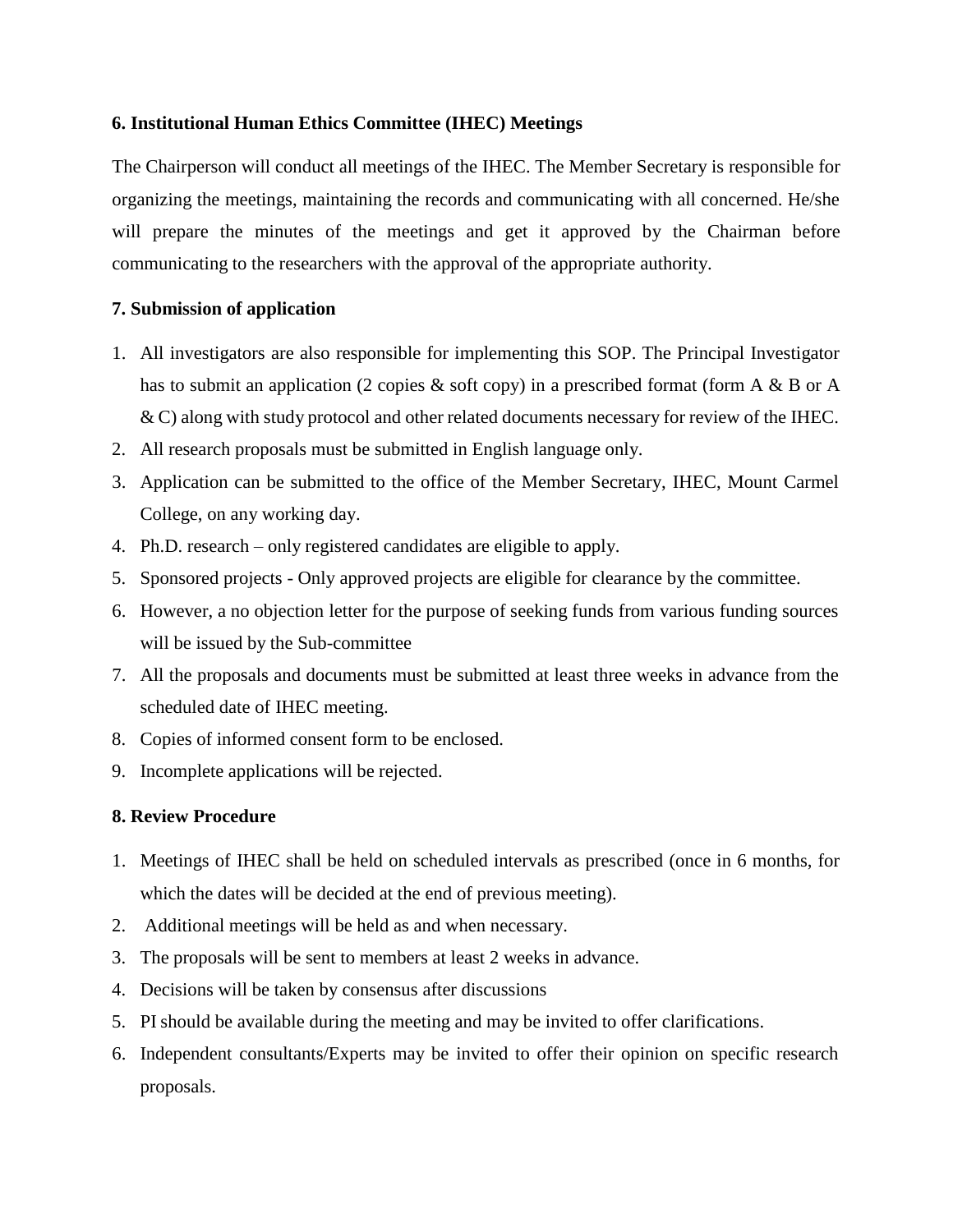- 7. The decisions of the meeting shall be recorded in the minute's book and shall be confirmed during the next meeting with signature of Chairperson at each page.
- 8. A certificate of approval will be issued to the applicant. All the approvals will be valid for only 3 years or for the duration of the project, whichever is less. Investigator has to get his or her project re-approved after three years, if necessary.

### **9. Expedited Review**

Proposals which are recommended for minor revisions will be reviewed by a sub-committee appointed by the IHEC for clearance and approved by the Chairperson. The approvals will be reported in the next IHEC meeting by Member Secretary. The revised form of proposals requiring major changes will be reviewed at the next ethics committee meeting. Rejected proposals may be reconsidered only if a very strong background is there.

### **10. Decision making**

Members will discuss the various issues before arriving at a consensus decision. A member should withdraw from the meeting during the decision procedure concerning an application where a conflict of interest arises and this should be indicated to the chairperson prior to the review of the application and recorded in the Minutes. Decisions will be made only in meetings where quorum is complete. Only members can make the decision. The expert consultants will only offer their opinions. Decision may be to approve, reject or revise the proposals. Specific suggestions for modifications and reasons for rejection should be given. In cases of conditional decisions, clear suggestions for revision and the procedure for having the application re-reviewed should be specified. Modified proposals may be reviewed by an expedited review through identified members.

# **11. Communicating the decision**

Decision will be communicated by the Member Secretary in writing. Suggestions for modifications, if any, should be sent by IHEC. Reasons for rejection should be informed to the Researchers.

# **12. Record Keeping and Archiving**

1. Curriculum Vitae (CV) of all members of IHEC.